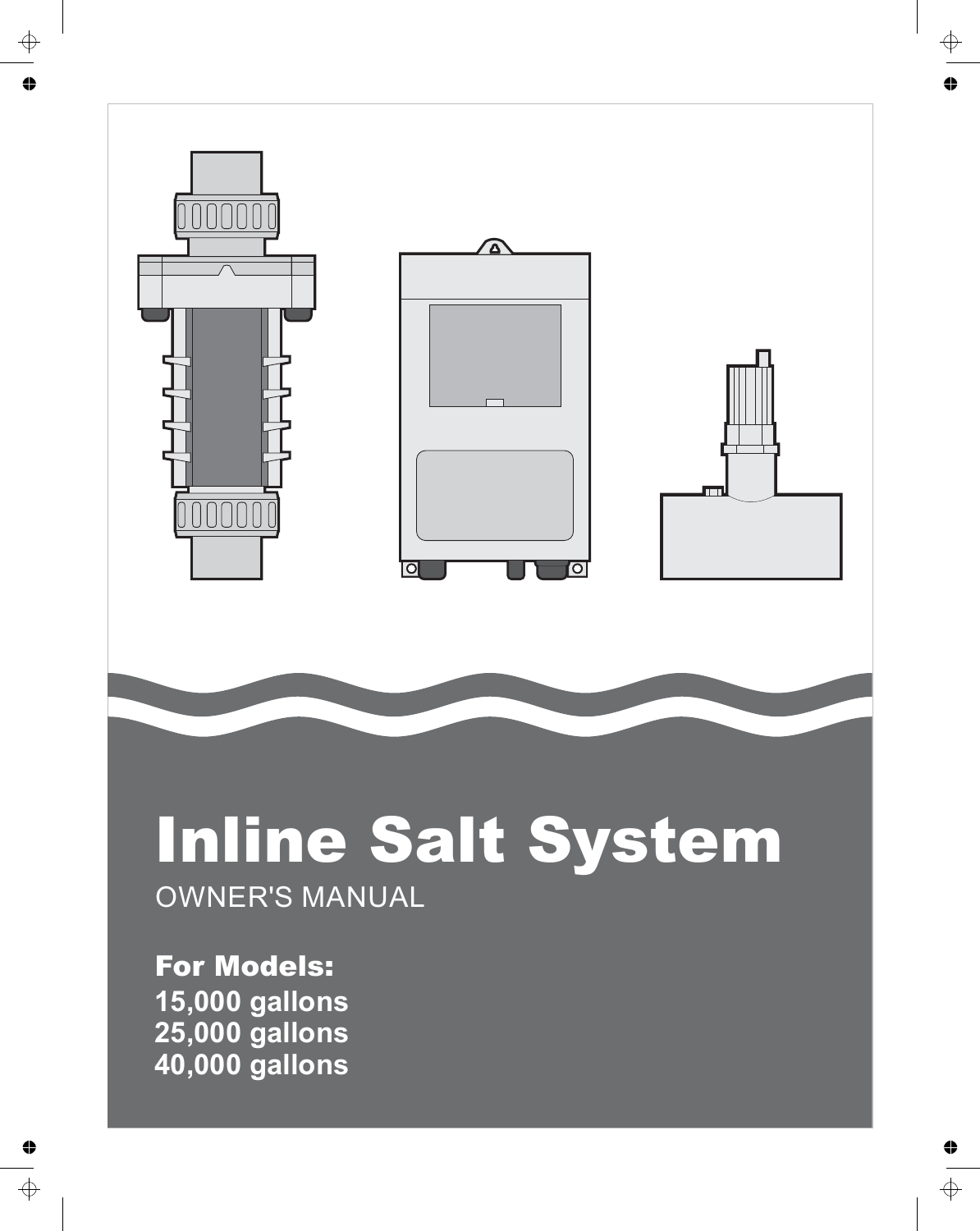# Inline Salt System

OWNER'S MANUAL

For Models: **15,000 gallons 25,000 gallons 40,000 gallons**

#### **Important: Register your warranty**

*Thank you for purchasing our product. Before installation or operation, please read these instructions carefully. This manual contains easy to follow step-by-step procedures to properly install and operate your system.*

**SOLAXX LLC.** 601 N. Congress Ave. Suite 308 Delray Beach, Fl 33445 Tel: (877) 976- 5299 Fax: (561) 455-0257 support@solaxx.com www.solaxx.com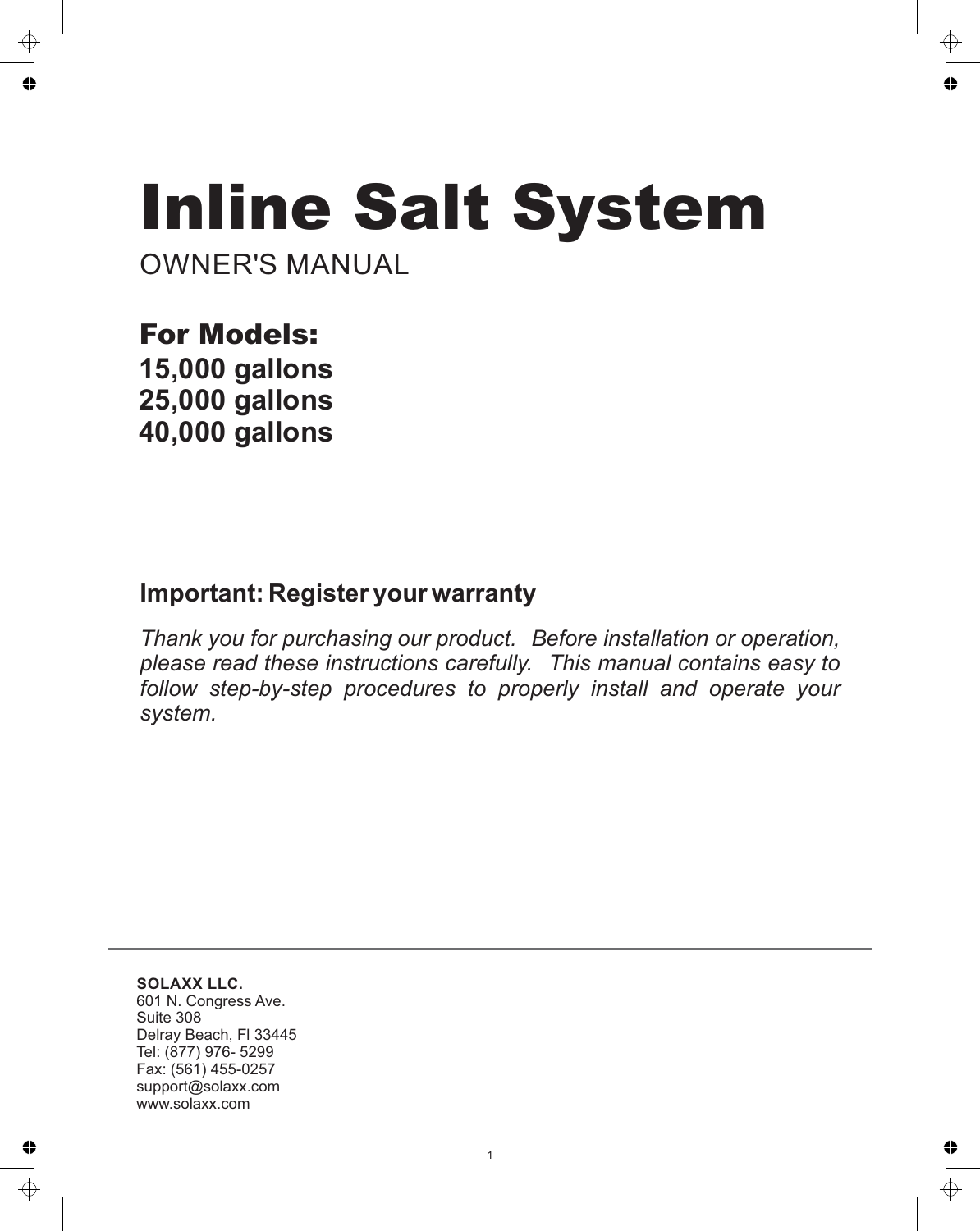### **Table of Contents**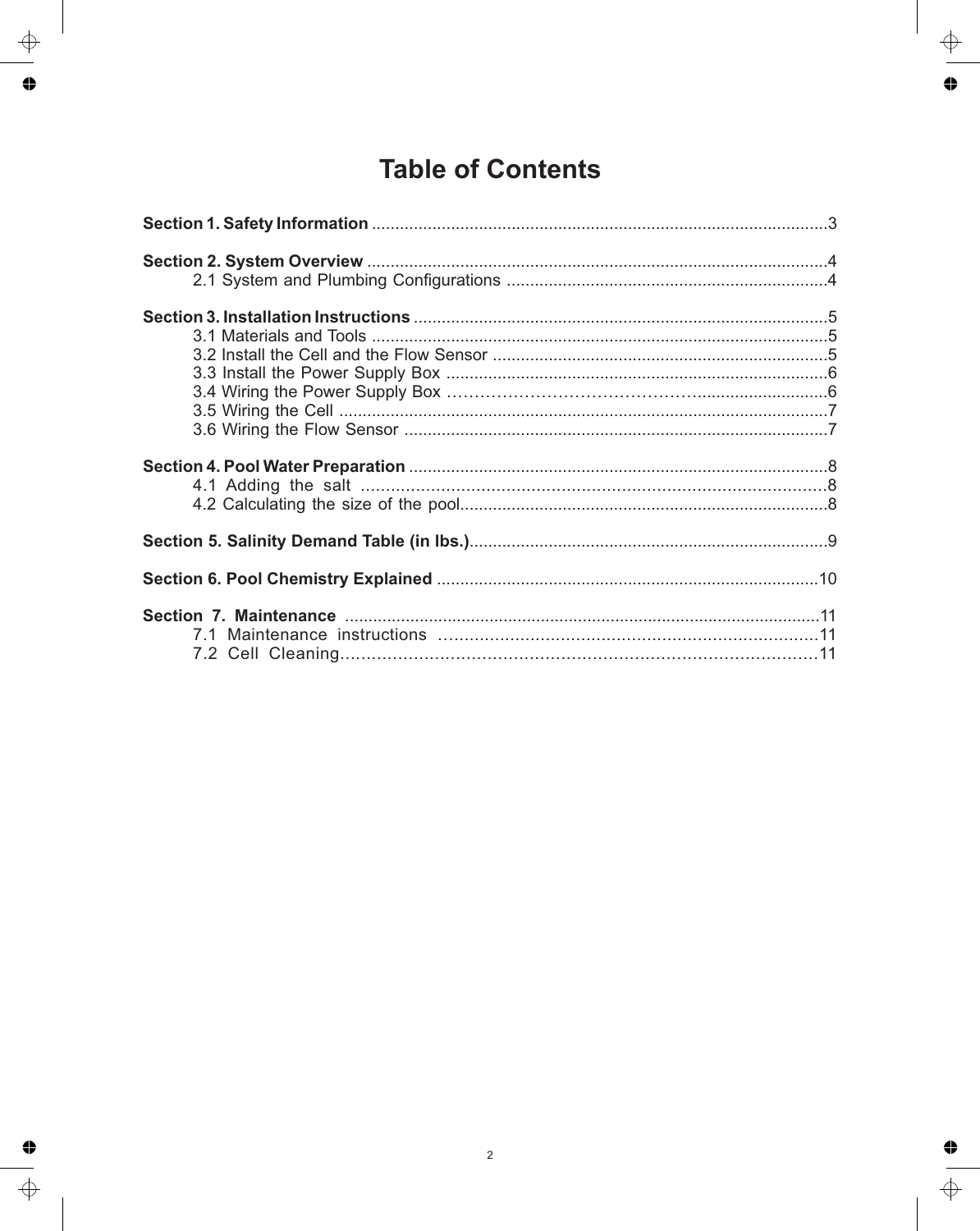### **1. Important Safety Instructions**

#### **Read and Follow All Instructions**

All electrical work must be performed by a licensed electrician and conform to all national, state, and local codes. Improper use or installation can badly harm the unit and its surroundings.

When installing and using this electrical equipment, basic safety precautions should always be followed, including the following:

#### DO NOT OPEN THE SEALED COVER OF THE BOX – NOT A SERVICEABLE UNIT

- Disconnect all AC power before installation.
- WARNING To reduce the risk of injury, do not permit children to use this product.
- The Control Box must be mounted **vertically** on a flat surface and at a minimum horizontal distance of 5 ft (1.5m) (or more, if local codes so require) from the pool/spa.
- WARNING Risk of electric shock. Connect only to a grounding type circuit protected by a ground-fault circuit-interrupter (GFCI) outlet. The installer should provide this GFCI requirement. The GFCI should be rated for minimum 6 Amps and tested on a regular basis by pushing the test button. If the GFCI fails to operate correctly, there is ground current flowing indicating the possibility of electric shock. Do not use this unit.
- Disconnect unit and have a qualified professional correct the problem before using.
- The Input circuit (LN1 & N/LN1) must be connected only after OVERCURRENT DEVICES, such as fuse or circuit breaker to limit the amperage in the input wire to the maximum that is permitted by the National Electrical Code.
- The Unit must be permanently connected, with copper wire, not less than 1.5 mm (14 Awg).
- The wiring of the unit must be performed according to the wiring instructions of this manual.
- A build-up of flammable fumes can result in a hazardous condition if the cell is allowed to operate without flow. This device must be operated only with an approved inline flow sensor.
- The Flow Sensor must be installed between the last piece of apparatus and the Cell.
- Ensure that equipment and materials used in or around the pool and spa are compatible with saltbased sanitation systems. Certain materials may be susceptible to salt and chlorine damage.
- ALWAYS ADD ACID TO WATER, NEVER WATER TO ACID.
- SAVE THESE INSTRUCTIONS.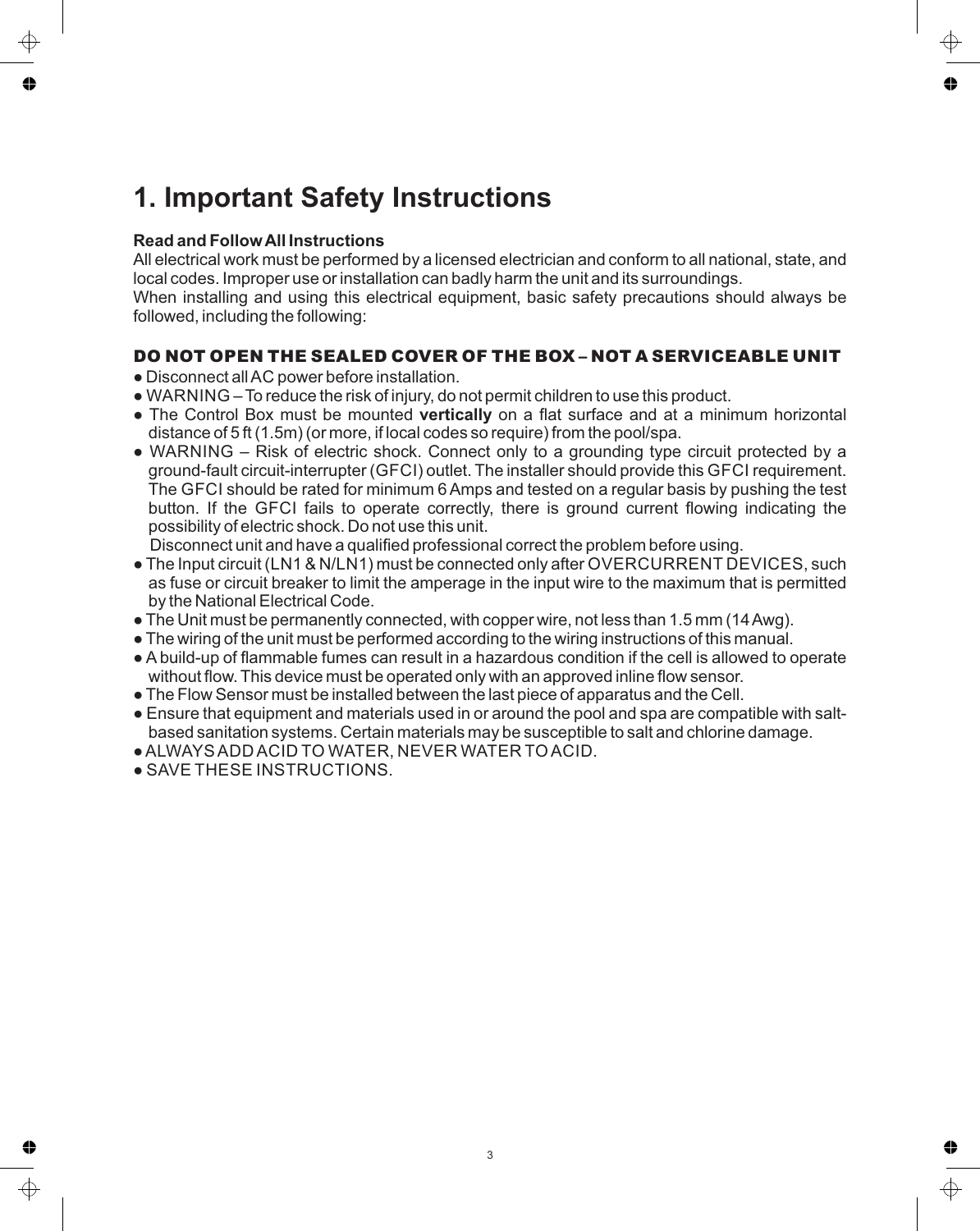**2.1** System and Plumbing Configurations:



The system has three major parts: **the Power Supply Box, Cell and Flow Sensor.** 

**Power Supply Box** - The power supply converts AC electrical current to a low voltage DC current which is required by the cell to perform the electrolysis. The power supply is connected with the pool circulation pump electrical source so that the electrolytic cell only operates when the pool pump is on. The flow Sensor is a backup device only.

**Electrolytic Cell** - The electrolytic cell contains bipolar electrodes which perform the electrolysis and produce chlorine when energized with DC current. Chlorine is generated as pool water containing salt passes through the cell. This system automatically cleans the Cell electrodes. This does not interrupt the production of Chlorine.

**Flow/Temp sensor**-The Flow/Temp sensor allows the cell to operate only if there is adequate water flow through the cell. The water temperature is constantly monitored in order to protect the cell.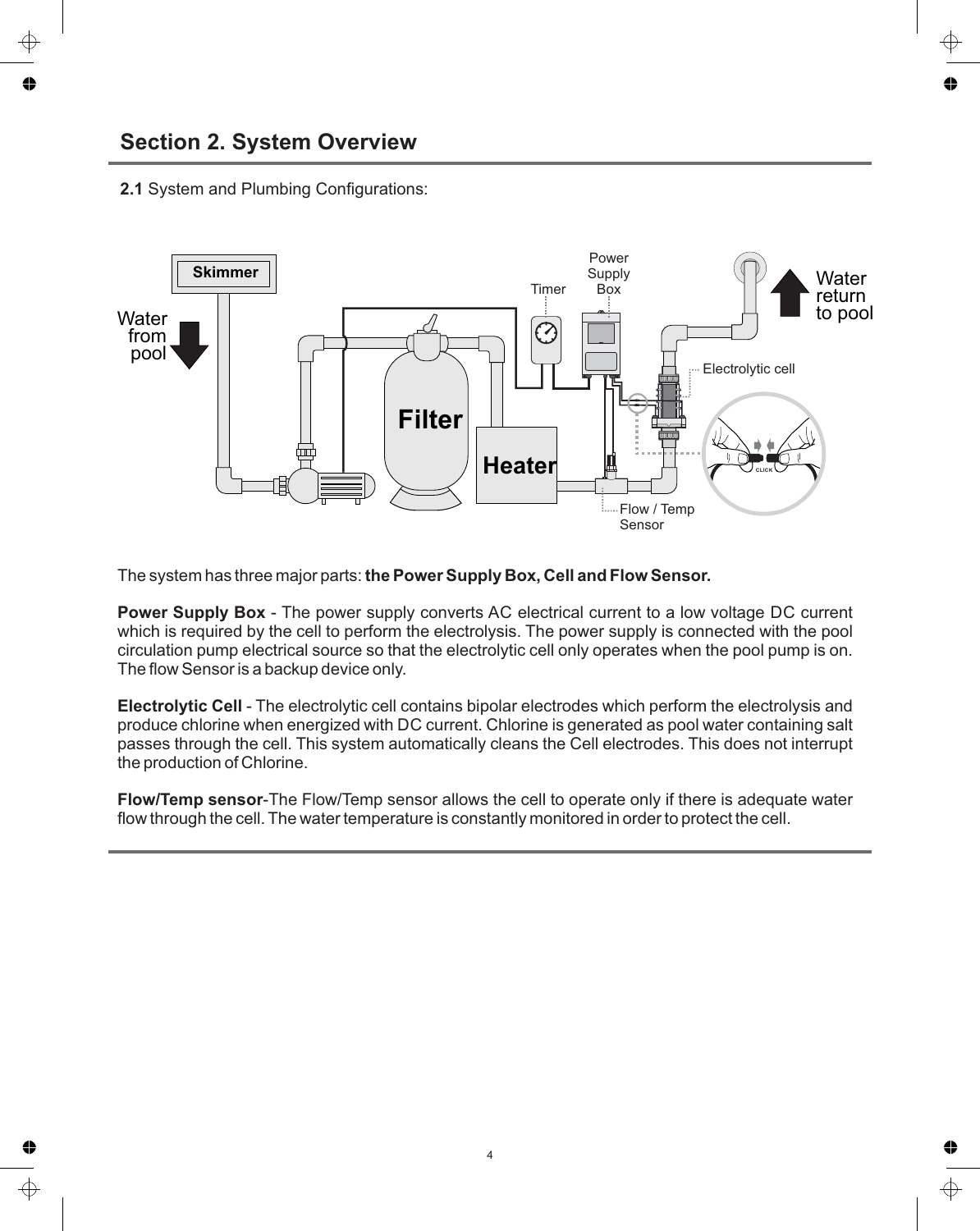#### **Section 3. Installation Instructions**

- **3.1** Materials and Tools
- **1.** PVC solvent cement and priming fluid
- **2.** Hacksaw or pipe cutters
- **3.** Screwdrivers
- **4.** Drill
- **5.** Silicone Lubricant (DO NOT USE silicone glue or petroleum jelly).
- **6.** Pipe adaptors (i.e. reducer couplings) if needed for systems with 1 ½ inch plumbing

**3.2** Install the Cell and the flow sensor



- **1.** The Cell and Flow Sensor must be installed downstream from the filter and heating devices but before any tees in the return line. The Cell may be installed horizontally or vertically so long as the Cell is pointed in the direction of flow.
- **2.** On the pipe where the cell will be installed, mark two lines 11<sup>3</sup>/4 inches apart and then cut the pipe.
- **3.** Unscrew and remove the barrel unions (i.e. barrel nuts and slip connections) from either end of the Cell. Thread the barrel nuts over the pipe and glue the slip connections to the cut pipe.
- **4.** After the glue had sufficient drying time, place the Cell with the o-rings into the opening between the two ends of the pipe and tighten the unions making sure that the Cell is installed with the arrow pointing in the same direction as the flow (i.e. water should enter from the larger side of the cell).
- **5.** Install the Flow Sensor next to the cell. Make sure there is no valve between the cell and the flow sensor.
- **6.** Be sure the arrow on the top of the Flow Sensor is pointing in the direction of flow and that no glue or pipe cleaner touches the paddle inside the sensor as it may cause it to jam.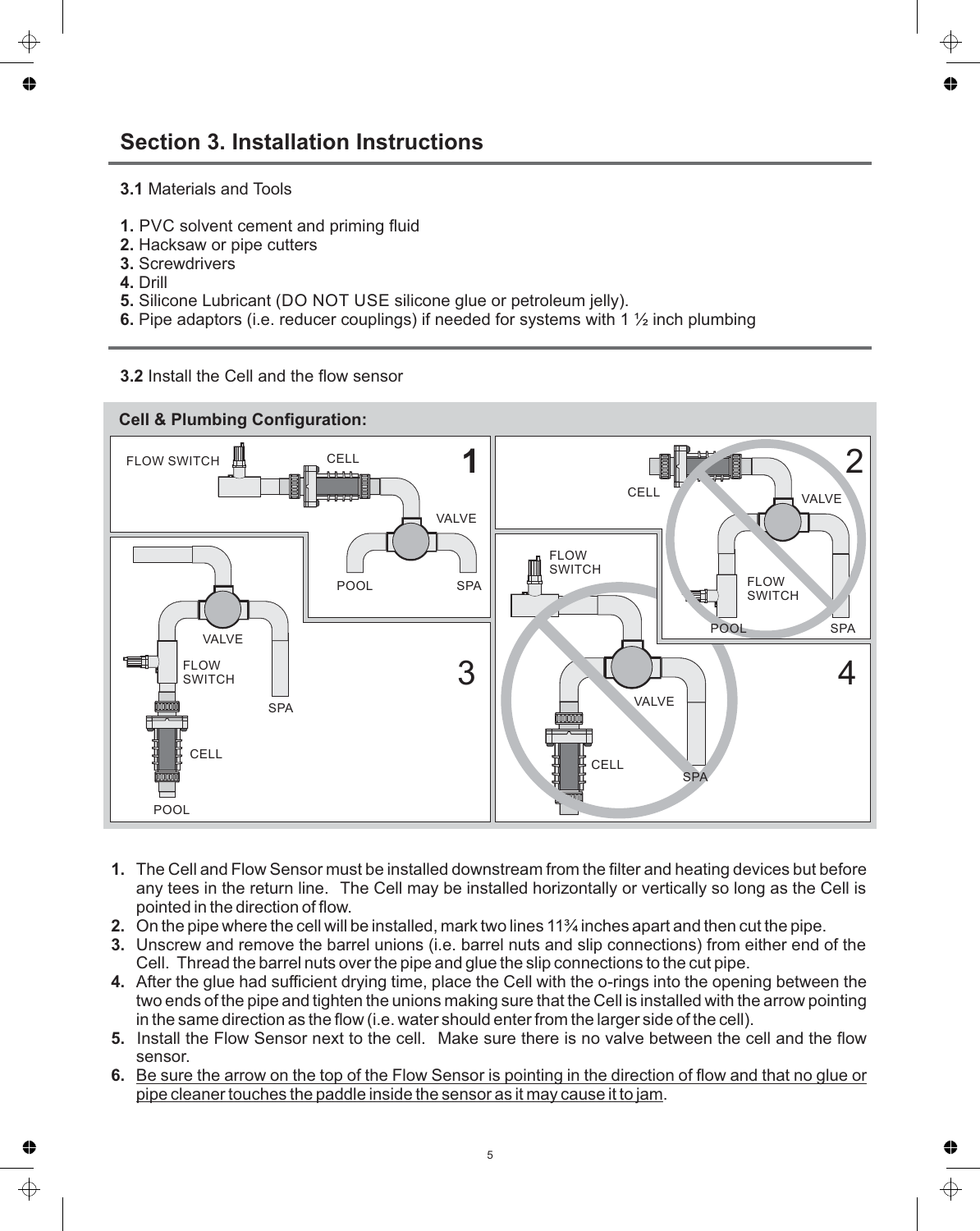

- **1.** The Power Supply Box must be mounted vertically on a flat surface and a minimum of 5 ft (1.5m) horizontal distance (or more, if local codes require) from the pool/spa.
- **2.** Locate a position for your Box within 8 ft of where the Cell will be installed and within 6 ft of the timer box to ensure enough cable is available.
- **3.** Because the box acts as a heat sink dispersing heat from inside the box, do not block the four sides of the Control Box. **Do Not** mount the system above a heater or inside a panel or an enclosed area.



- **3.4** Wiring the Power Supply Box
- 1. Connect the green wire to the Ground lug of the timer.
- 2. Connect the black Load wire from the chlorine generator to Load 1 of the time clock.
- 3. If wiring a 240 Volt system, connect the white wire with black shrink to Load 2 of the time clock. If wiring a 120 Volt system, connect the white wire with black shrink to the Neutral lug on the timer and REMOVE the black shrink tube.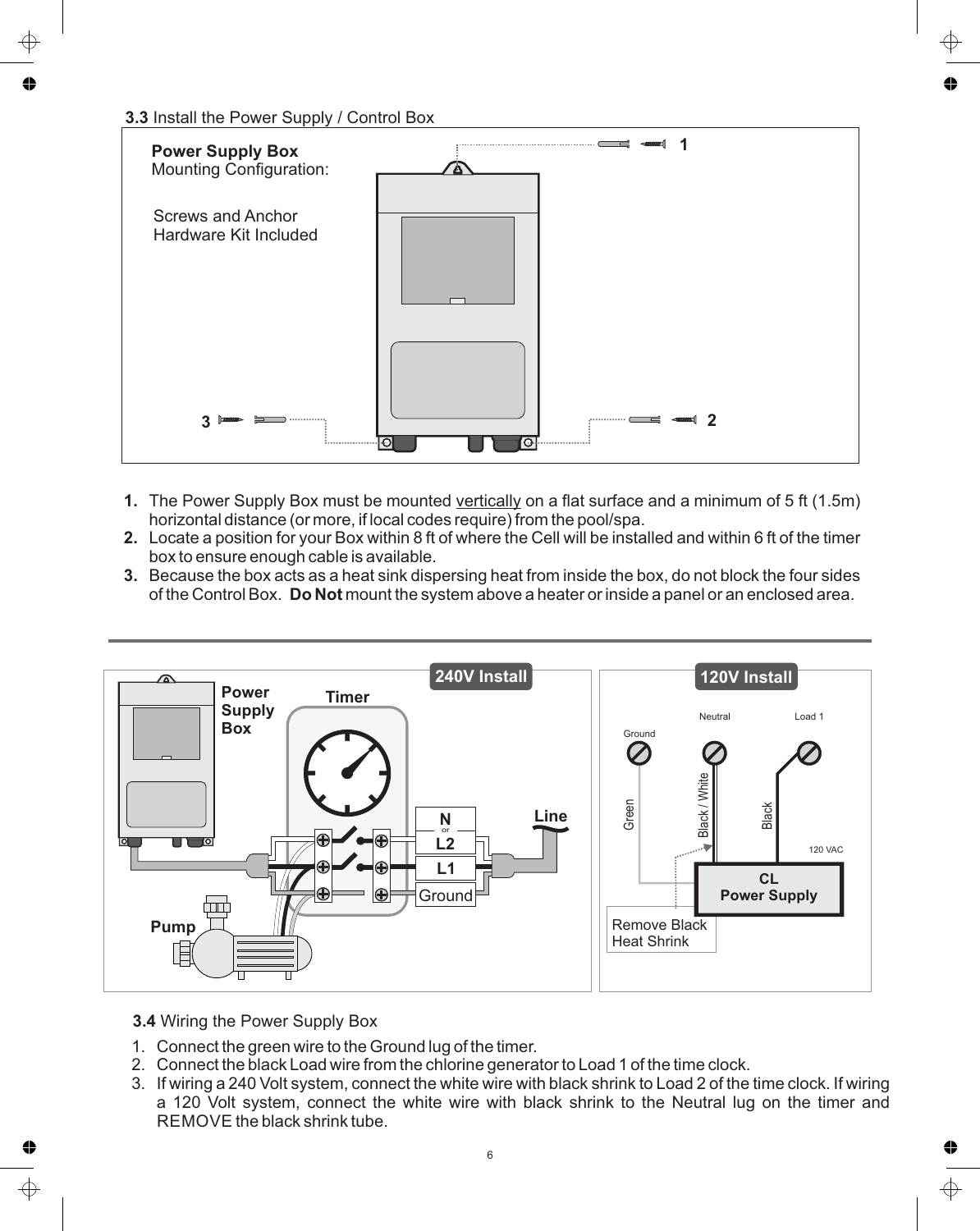**3.5** Wiring the cell.

Connect the two black wires from the Power Supply Box to the two Quick-Connects on the sides of the Cell. Ensure the connections are perfectly clean of any debris.





#### **3.6** Wiring the Flow Sensor

Find the sensor cable from the Power Supply with the 4 small connect terminals and push them on their respective connectors on the Flow and Temperature sensors. Polarity DOES NOT matter.

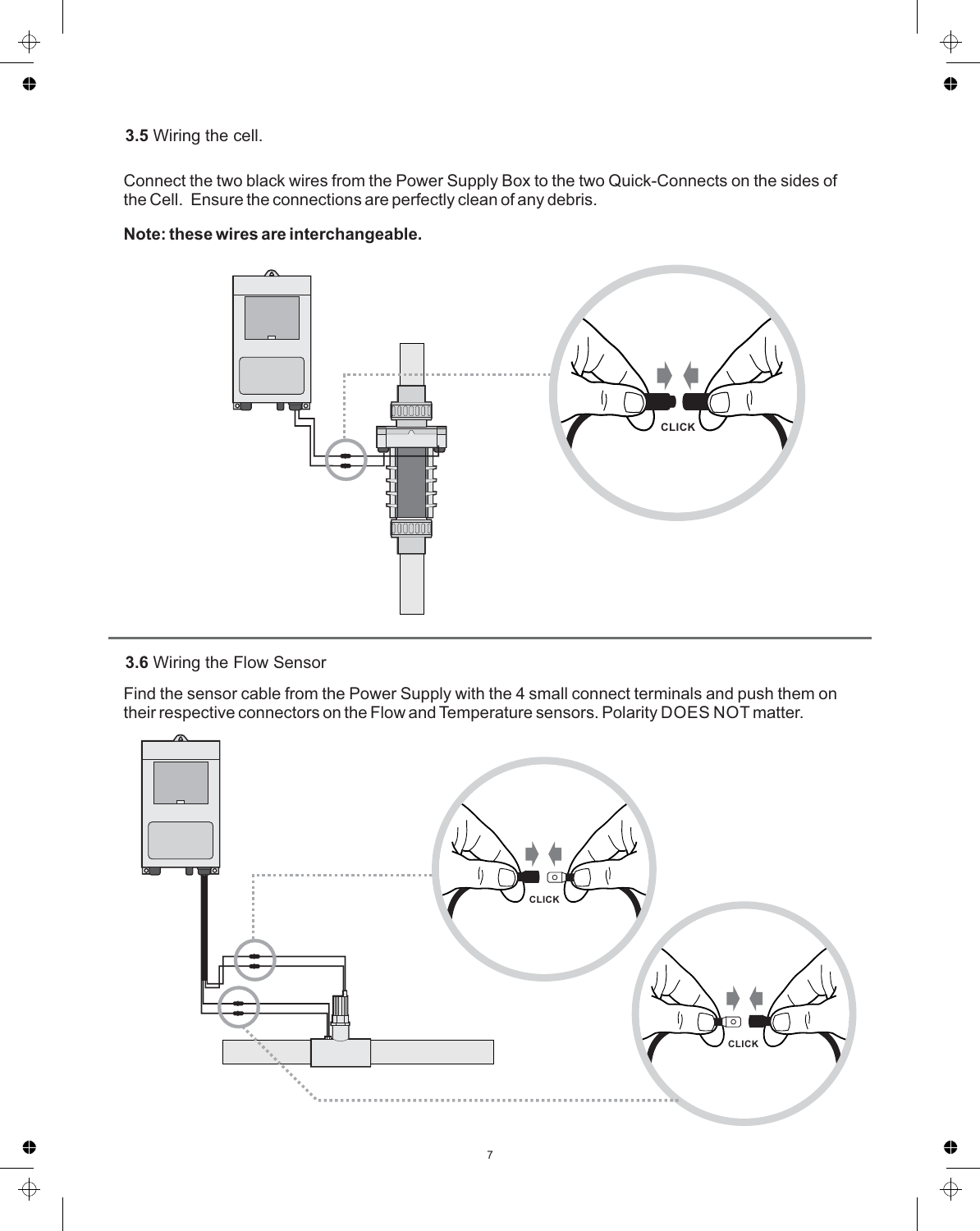## **4. Pool Water Preparation**

#### **4.1** Adding the salt

- 1. Measure the pre-existing salinity of your pool. Previous use of liquid chlorine may have created a residual level of salt in your pool.
- 2. Determine how much salt is needed from the **pool volume calculator and salinity demand table on the following pages**. This table is based on a salt concentration of 3500 ppm.
- 3. Keep the circulating pump on.
- 4. Distribute the determined amount of salt evenly around the pool. To avoid clogging the filter or damaging the Control Box and pump, do not add salt through the skimmer. Brush the bottom of the pool to help dissolve the salt.
- 5. The readout on the chlorine generator may fluctuate until the salt is fully dissolved.

#### **GOOD Acceptable Salts**

Granulated Pool Salt

#### **BAD – do NOT use:**

Iodized Salt Salt with more than 1% anti-caking agents Rock Salt, Water Softener Salts Calcium Chloride (not salt). Use Sodium Chloride Only

#### **4.2** Calculating the size of the pool

| <b>Gallons</b>                                        | <b>Liters</b>                                      |  |  |  |  |
|-------------------------------------------------------|----------------------------------------------------|--|--|--|--|
| (Dimensions in feet)                                  | (Dimensions in meters)                             |  |  |  |  |
| <b>Rectangle</b>                                      | Rectangle                                          |  |  |  |  |
| Width X Length X Average Depth $X$ 7.5 = Gallons      | Length x Width x Average Depth x $1000 =$ Liters   |  |  |  |  |
| <b>Round</b>                                          | Round                                              |  |  |  |  |
| Diameter x Diameter x Average Depth x $5.9$ = Gallons | Diameter X Diameter X Average Depth X 785 = Liters |  |  |  |  |
| Oval                                                  | Oval                                               |  |  |  |  |
| Length X Width X Average Depth $X$ 6.7 = Gallons      | Length X Width X Average Depth $X$ 893 = Liters    |  |  |  |  |

Use the above chart to determine the water volume of your pool

**Example:** 15' X 30' Rectangle Pool 3' shallow end, 6' deep end.

 $15^{\text{wide}} \times 30^{\text{long}} = 450^{\text{sq ft}} \times 4.5^{\text{avg depth}} \times 7.5^{\text{gal per cubic ft}} = 15,147 \text{ gallons}$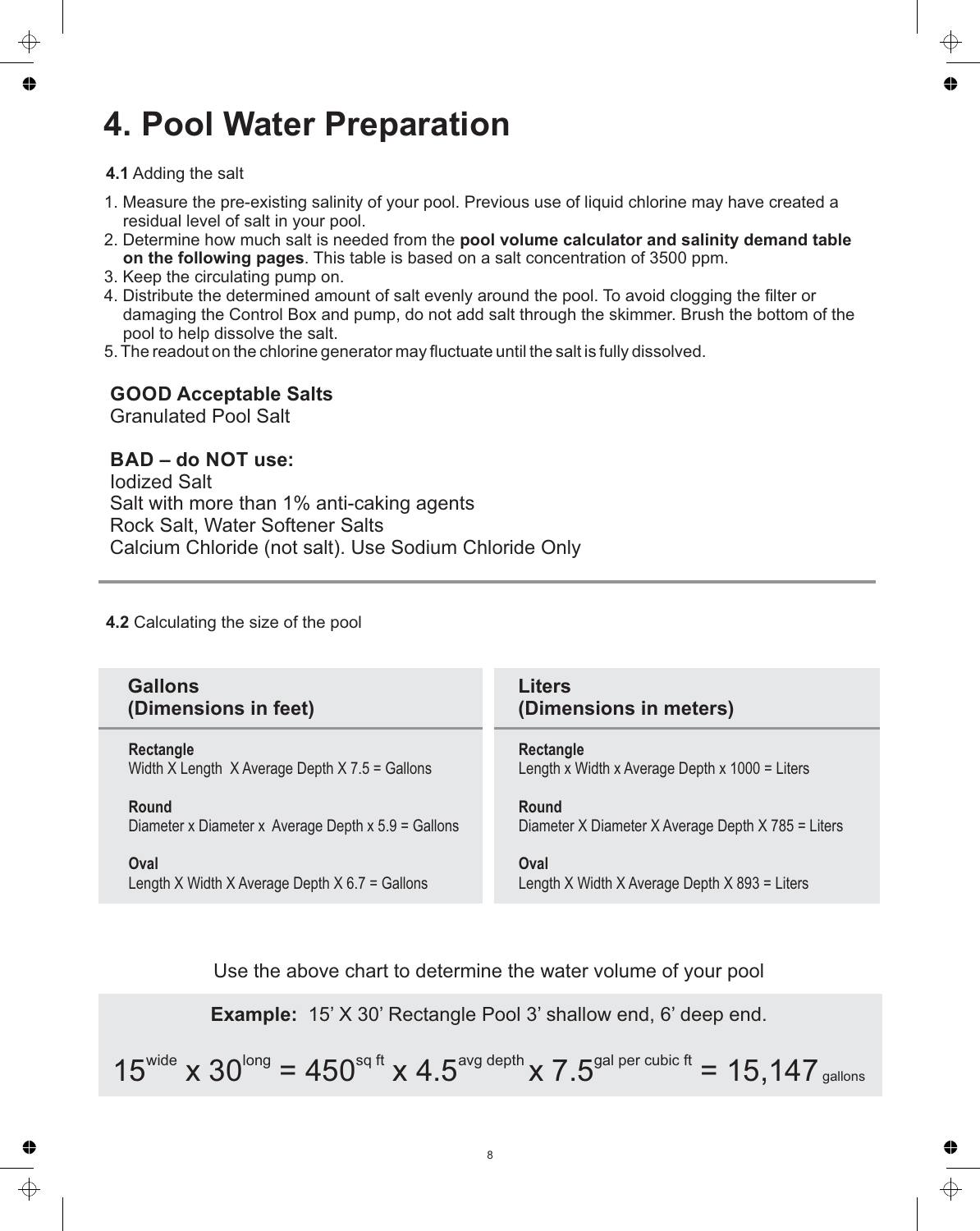## **5. Salinity Demand Table (in lbs.)**

|                                     | Salt level before addition (in PPM) |      |      |      |      |      |      |                  |           |  |  |
|-------------------------------------|-------------------------------------|------|------|------|------|------|------|------------------|-----------|--|--|
|                                     | $\mathbf 0$                         | 500  | 1000 | 1500 | 2000 | 2500 | 3000 | 3500             | 4500      |  |  |
| How much salt to add (in<br>pounds) |                                     |      |      |      |      |      |      |                  |           |  |  |
| 4                                   | 117                                 | 100  | 83   | 67   | 50   | 33   | 17   | 0                | OK        |  |  |
| $6\phantom{1}$                      | 175                                 | 150  | 125  | 100  | 75   | 50   | 25   | $\overline{0}$   | OK        |  |  |
| 8                                   | 234                                 | 200  | 167  | 133  | 100  | 67   | 33   | $\mathbf 0$      | OK        |  |  |
| 10                                  | 292                                 | 250  | 209  | 167  | 125  | 83   | 42   | 0                | OK        |  |  |
| 12                                  | 350                                 | 300  | 250  | 200  | 150  | 100  | 50   | 0                | OK        |  |  |
| 14                                  | 409                                 | 350  | 292  | 234  | 175  | 117  | 58   | $\boldsymbol{0}$ | OK        |  |  |
| 16                                  | 467                                 | 400  | 334  | 267  | 200  | 133  | 67   | $\boldsymbol{0}$ | OK        |  |  |
| 18                                  | 525                                 | 450  | 375  | 300  | 225  | 150  | 75   | $\mathbf 0$      | OK        |  |  |
| 20                                  | 584                                 | 500  | 417  | 334  | 250  | 167  | 83   | $\mathbf 0$      | OK        |  |  |
| 22                                  | 642                                 | 550  | 459  | 367  | 275  | 183  | 92   | $\mathbf 0$      | <b>OK</b> |  |  |
| 24                                  | 701                                 | 600  | 500  | 400  | 300  | 200  | 100  | $\mathbf 0$      | <b>OK</b> |  |  |
| 26                                  | 759                                 | 651  | 542  | 434  | 325  | 217  | 108  | $\mathbf 0$      | OK        |  |  |
| 28                                  | 817                                 | 701  | 584  | 467  | 350  | 234  | 117  | 0                | OK        |  |  |
| 30                                  | 876                                 | 751  | 626  | 500  | 375  | 250  | 125  | 0                | OK        |  |  |
| 32                                  | 934                                 | 801  | 667  | 534  | 400  | 267  | 133  | $\mathbf 0$      | OK        |  |  |
| 34                                  | 992                                 | 851  | 709  | 567  | 425  | 284  | 142  | $\mathbf 0$      | OK        |  |  |
| 36                                  | 1051                                | 901  | 751  | 600  | 450  | 300  | 150  | $\pmb{0}$        | OK        |  |  |
| 38                                  | 1109                                | 951  | 792  | 634  | 475  | 317  | 158  | $\boldsymbol{0}$ | OK        |  |  |
| 40                                  | 1168                                | 1001 | 834  | 667  | 500  | 334  | 167  | $\mathbf 0$      | OK        |  |  |
| 42                                  | 1226                                | 1051 | 876  | 701  | 525  | 350  | 175  | $\mathbf 0$      | <b>OK</b> |  |  |
| 44                                  | 1284                                | 1101 | 917  | 734  | 550  | 367  | 183  | $\mathbf 0$      | <b>OK</b> |  |  |
| 46                                  | 1343                                | 1151 | 959  | 767  | 575  | 384  | 192  | 0                | OK        |  |  |
| 48                                  | 1401                                | 1201 | 1001 | 801  | 600  | 400  | 200  | 0                | OK        |  |  |
| 50                                  | 1460                                | 1251 | 1043 | 834  | 626  | 417  | 209  | $\boldsymbol{0}$ | OK        |  |  |

Locate the current salt concentration at the top of the chart (e.g. 1000 ppm).Then locate the size of your pool on the left (e.g. 12,000 gallons). Run these figures down and across until they meet. That number is the number of pounds of salt required for your pool.

Water volume in thousands of Galloons **Water volume in thousands of Galloons**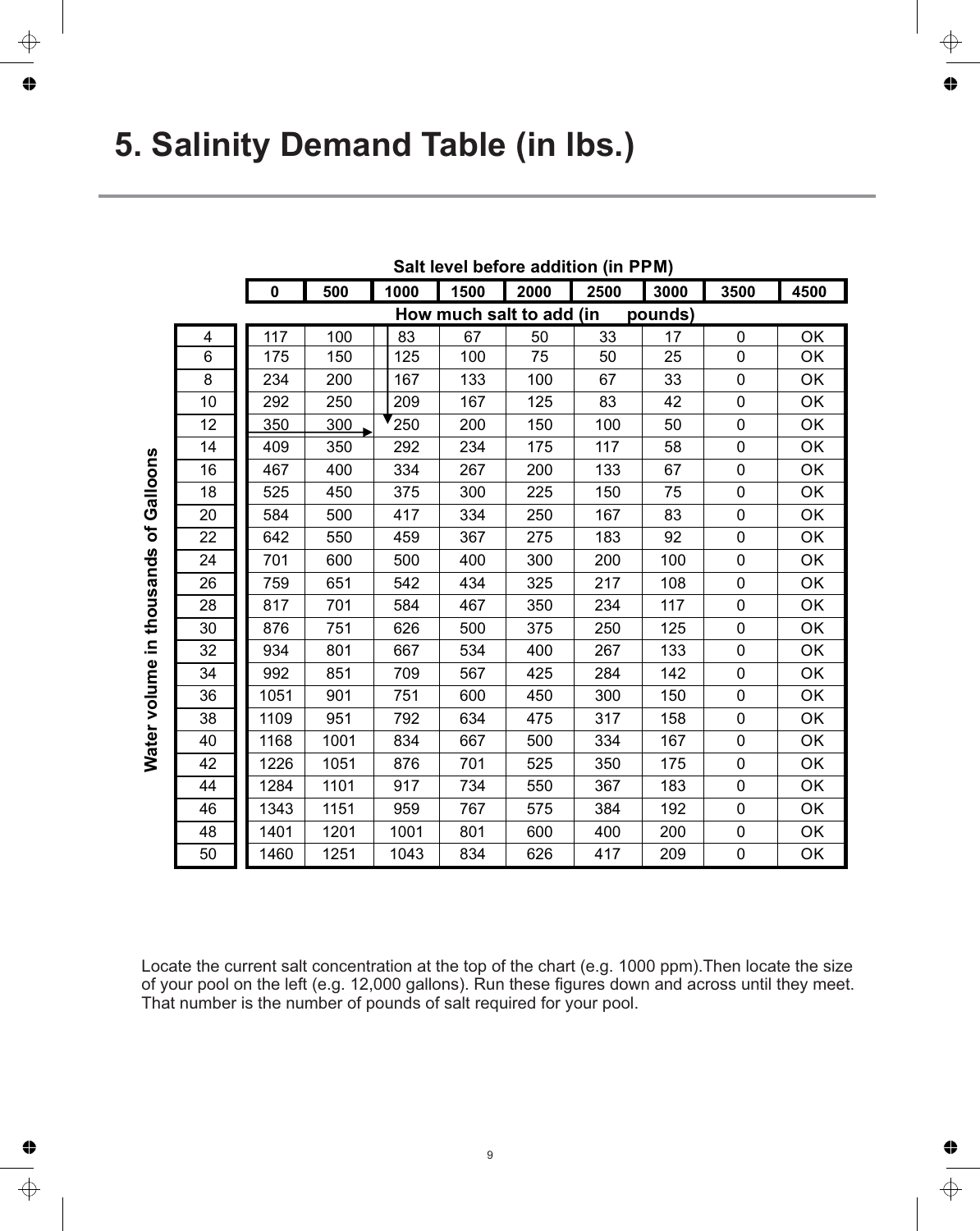## **6. Pool chemistry explained**

**Salt** is the sanitizer source of the Chlorine Generator. The ideal salt level to ensure maximum benefits using our system is 3500 ppm (parts per million). A low concentration of salt may hinder the generator effectiveness. A concentration of salt above 5500 ppm may cause corrosion damage to the pool fixtures. See the Adding Salt section for more information

**Free Chlorine vs. Combined Chlorine:** The unpleasant smells and side effects often associated with chlorine are actually caused by combined chlorine (i.e., chloramines).Combined chlorine is a chlorine molecule that attacks a noxious particle in the water but is unable to destroy the noxious particle. This chlorine particle remains attached to the noxious particle until one of the two is burned off; hence the term Combined Chlorine (a.k.a. chloramines). To burn off the noxious particle and free up the chlorine again, pool owners have to shock (with chlorine) the pool periodically, but with the Chlorine Generator, the noxious particles are burned off within the Cell and the combined chlorine is continuously converted back to free chlorine. The free chlorine level in the pool should be maintained at 2 to 4 ppm. This level of free chlorine is comfortable to swim in with no unpleasant smells, and maintains proper sanitizing power.

**pH** is a measure of the acidic or basic solution. A scale of 0 to 14 is used to measure pH. Pure water has a pH of seven (neutral), acid solutions have a pH of less than seven, and basic (alkali) solutions have a pH of more than seven. The recommended range is 7.2 to 7.6 for pools; chlorine is much more effective within this range and the water is most comfortable for bathers. pH levels above 7.8 drastically reduce the effectiveness of the chlorine. To lower the pH, add muriatic acid or dry acid. Be sure to read and follow the respective manufacturer's instructions.

**Total Alkalinity** reduces changes in pH. It is often referred to as the "big brother of pH." Keeping proper levels of total alkalinity helps reduce unwanted fluctuations in pH levels. Total alkalinity is also used to offset high or low levels of calcium hardness.

Add muriatic acid or dry acid to lower the total alkalinity and sodium bicarbonate to raise the total alkalinity. Be sure to read and follow the respective manufacturer's instructions.

**Stabilizer (Cyanuric Acid or Conditioner)** is necessary in outdoor pools to maintain appropriate levels of chlorine. Chlorine stabilizer helps provide an appropriate residual chlorine level in the water. Without stabilizer, UV radiation from the sun destroys most chlorine within 2 hours, but excessive amounts of stabilizer can decrease the effectiveness of chlorine. Chlorine stabilizer should be maintained at 60 ppm to offset the harmful effect of the sun while maintaining the effectiveness of the chlorine. Where pH/ORP automatic sensors are used, 40 ppm of stabilizer suffices. **If you have a Salt System, you must use stabilizer!**

**Phosphates and Nitrates** set very high demands on chlorine; most often nitrates and phosphates bring the chlorine level down to zero (0). You can have your water tested for nitrates and phosphates by the local pool professional. Your pool should NOT contain Nitrates or Phosphates. To reduce Phosphate levels, use a phosphate remover from your local pool professional. To reduce Nitrate levels, the pool must be partially or fully drained. (Please check with your local pool professional prior to draining the pool).

**Metals (copper, iron, etc.)** can cause loss of chlorine and can stain your pool. If a water test reveals the presence of metals, refer to your local pool professional for recommended methods of removal. Be sure to use a phosphatefree metal remover to avoid replacing a metal problem with a phosphate problem.

**Calcium Hardness**, like pH and alkalinity, affects the water tendency to be aggressive\ or scale forming. Lower levels of calcium hardness improve the chlorine generator's ability to stay clean and provide softer silkier water for the swimmers. Check with your pool professional for proper calcium levels for your pool surface.

**Total Dissolved Solids (TDS)** is a measure of many types of dissolved materials, including salt. High effective TDS levels (i.e., 1500 ppm and up) cause cloudy water and significantly increase chlorine demand. To obtain the effective TDS level in a pool using a salt system, subtract the salt level from the TDS reading. (e.g., 5000 TDS – 4000 Salt = 1000 effective TDS).

**Saturation Index** determines whether the pool water is balanced, aggressive, or scale forming by comprehensively taking into account all the relevant factors, including pH level, alkalinity level, calcium hardness, and temperature. These factors should be tested periodically, and then included into the worksheet on the following page to verify the proper balance of the pool and make adjustments as necessary.